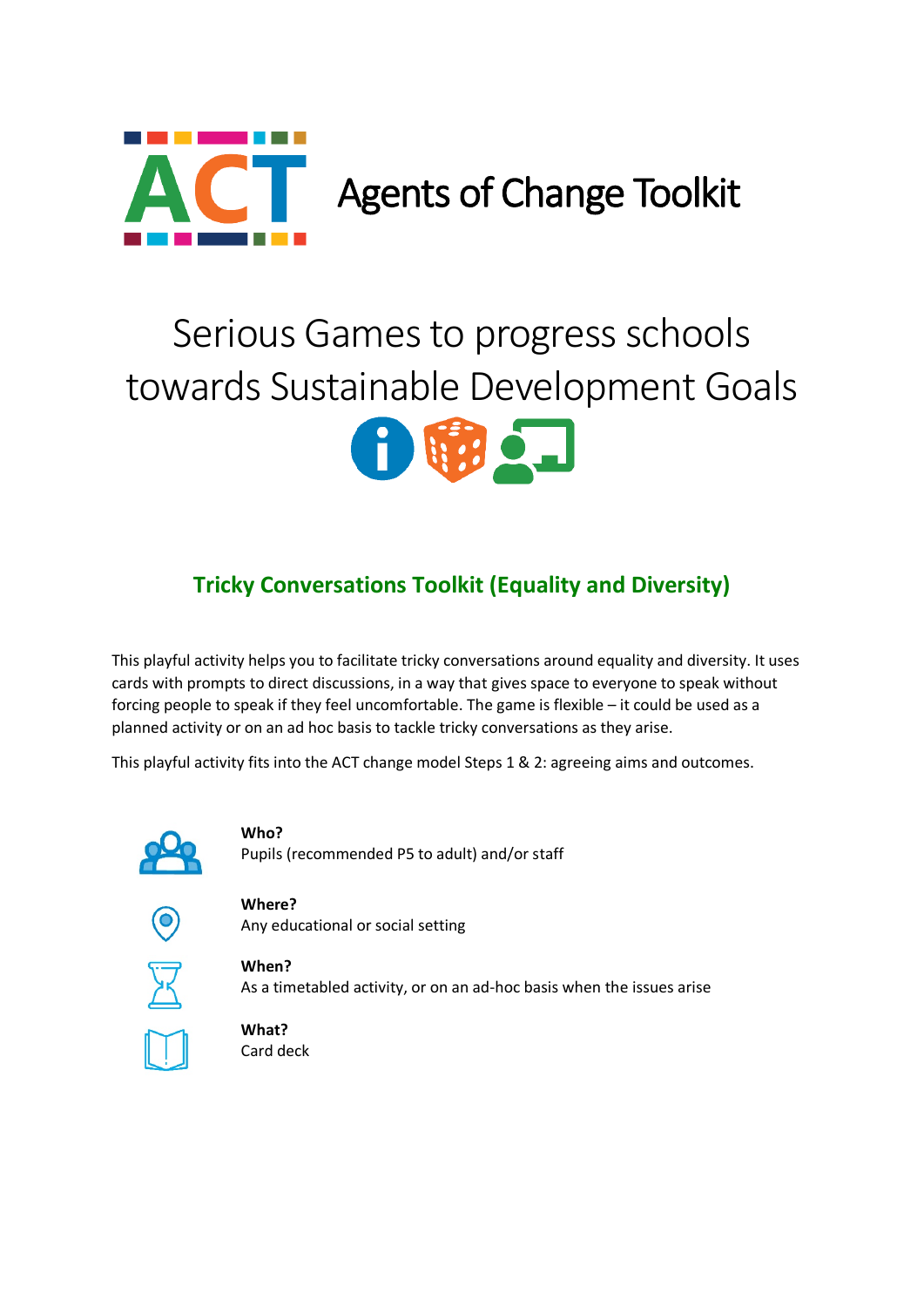# You will need

For each 3-8 person group:

- **Card deck with prompts** on equality and diversity issues (available at the end of this document),
- die
- 3-minute timer (optional).

# How to play

# Setup

This game is for  $3 - 8$  people per group.

Explain the reason for the activity, and that each person will take a card in turn, read out the prompt, throw a die and then respond to the prompt: depending on the die roll they will "Say" something, "Ask" something or "Discuss" as a group (or "Pass"). When the timer runs out, the group votes on how constructive the conversation was and it is the next person's turn.

**Example:** *"When it is your turn, take a card and read it aloud. Roll the die to see if you will "Say" something, "Ask" something or "Discuss" as a group. Start the timer and respond to the card, then allow the others to say something too.* 

*Try to see how other people are feeling during the game – if someone is quiet, try to help them join in. If someone is upset, decide if it is better to talk with them or move the game along to another topic. At the end of the activity, we will discuss some of these issues all together."*

#### Rules

- 1. Shuffle the card deck and put it in the middle of the table next to the timer.
- 2. Choose a player to go first. This player turns over the top card and reads out the prompt. If they feel uncomfortable they can draw again or pass. Make sure that Pass is emphasised as a valid option and not seen as a failure (PASS cards are provided at the end of this document if needed).
- 3. The player rolls a die to select how they will respond to the prompt:
	- 1 or 2: "Say" (tell a story, share an experience…)
	- 3 or 4: "Ask" (ask a question and invite responses from the group)
	- 5 or 6: "Discuss" (discuss the prompt as a group)
- 4. Start the timer (optional, 3 minutes suggested) and respond to the prompt.
	- After speaking, try to make sure everyone else in the group gets a say. However, if the timer runs out before you are finished, end the discussion and move onto the next card.
	- If at any point someone feels that something non-constructive or harmful has been said, they signal this by raising a hand. Pause the timer. The person who was speaking can ask *"What am I not seeing?"* The discussion stops and the group should work together to find a more appropriate expression. Once they do, continue the game (restart the timer).
- 5. When the time runs out or the discussion is finished, vote as a group if you think the conversation as a whole was positive or tricky, and put the card in one of two discard piles accordingly.
- 6. Move to the next player.
- 7. When the game is over, ask each group which conversations were tricky and why.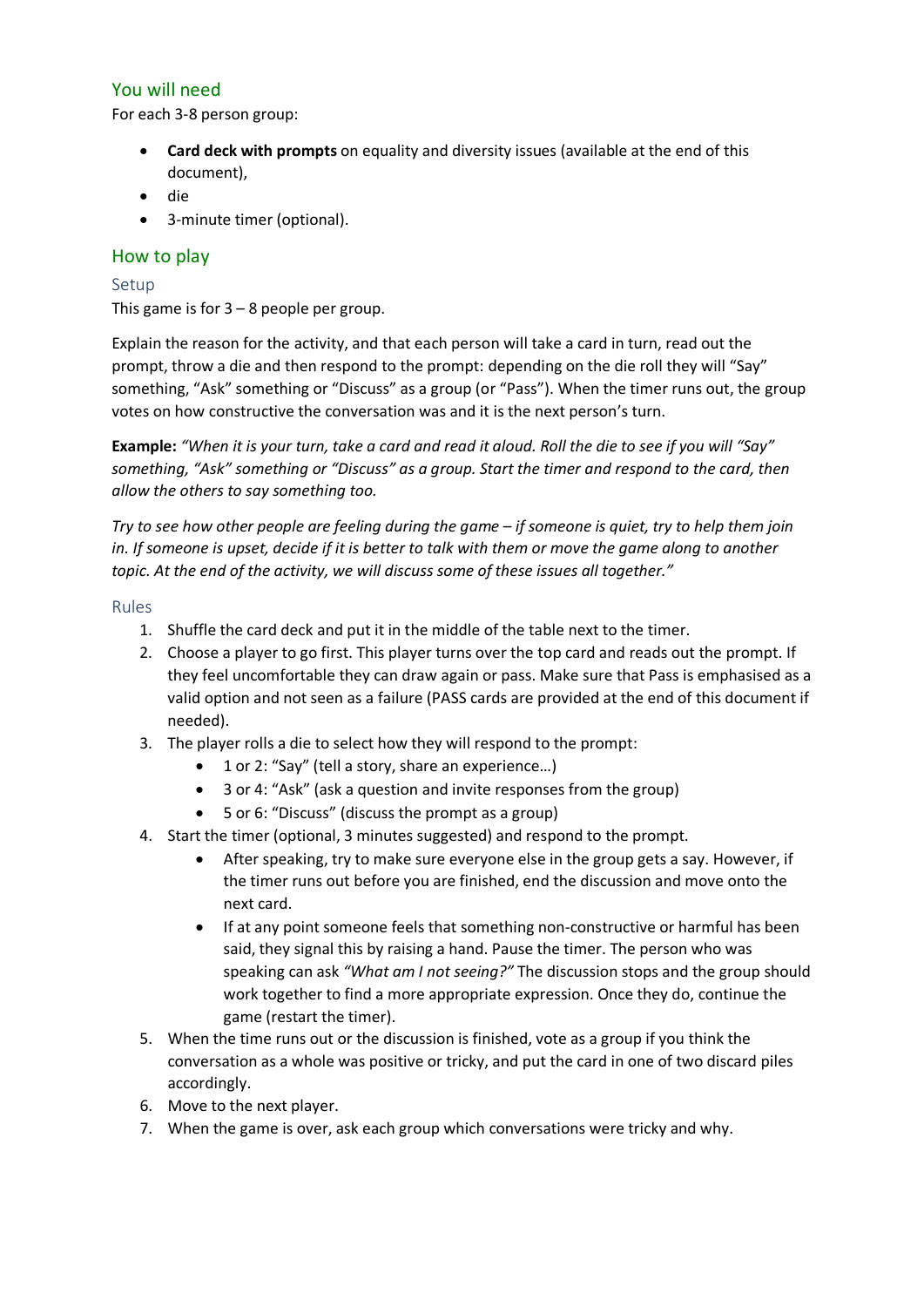# Repeated activity each session

Players get repeated chances to try having tricky conversations in an empathetic and constructive way. The timer ensures that discussions can't become too long or bogged down, and offers multiple "fresh starts".

# Repeated sessions build up the activity

If you are planning to use the game multiple times, it could be good to record the responses to the cards so players can see how their understanding develops over time. If age appropriate, one way to do this would be to ask someone (e.g. the person to the left of the person whose turn it is) to write a summary on a post-it note and stick the post-it note on the card. These can then be collected together and compared, and brought out after later sessions.

#### Extension and expansion

Extra cards could be added to fit specific contexts – or players could be asked to suggest their own cards.

# Finishing the activity

Leave time after the game to process what has happened as a whole group, and any negative or challenging feelings that have emerged. There could be a chance for players to think about which discussions went well, and which not so well, and why. The responses to the cards could also be compared across groups, in particular ones where the group felt the conversation was "negative".

# Game adaptations

The activity could also be applied to areas beyond equality and diversity in the same way. Examples of adaptations could include:

- Discussions about pupil's feelings around climate change. ACT THEME: *Capturing and representing diverse perspectives of what needs to change and how.*
- Discussions about the challenges of teaching sustainability for teachers. ACT THEME: *Acting as agents of change within the confines of existing heavy workloads.*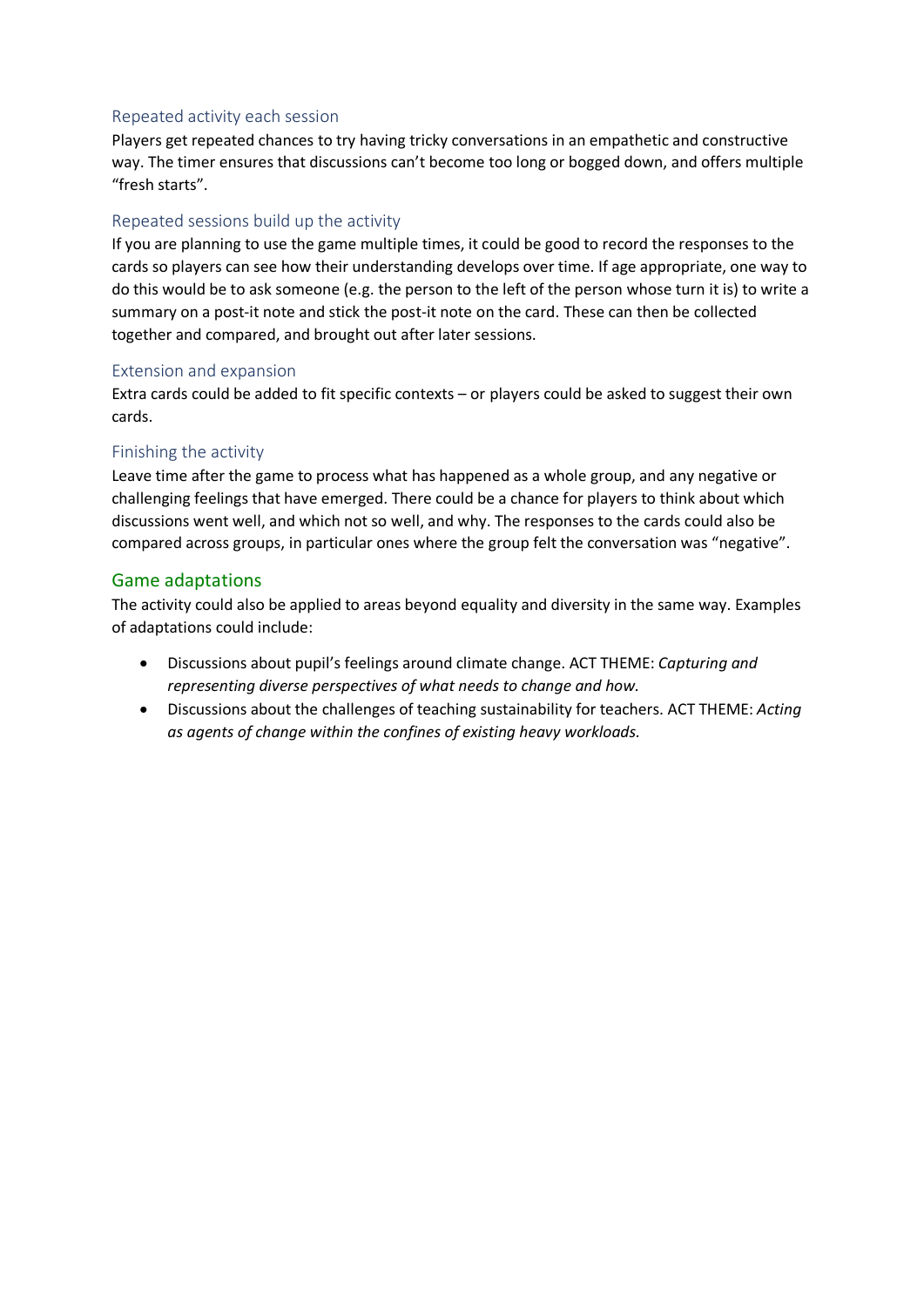# **Understanding "Tricky Conversations Toolkit" better**

# Game purpose

The overall purpose of this game is to facilitate tricky conversations about equality and diversity issues between colleagues and students so that these don't appear confrontational or challenging. It fits into the ACT change model Steps 1 & 2 – Aims and Outcomes. The game is specifically intended to help staff and students feel able instigate and facilitate difficult conversations on equality and diversity issues. This could be in the context a planned use in a classroom setting or as a tool to use ad hoc when confrontational situations arise, in teaching or social settings.

#### Desired change

The primary desired change is "overcoming reluctance to engage in conversations that challenge around issues of equality & diversity" which falls under several of the ACT priority areas but is particularly relevant to *Capturing and representing diverse perspectives on what needs to change and how*.

# Instructional design

Instructional design focussed primarily on creating spaces for participants to share their beliefs and experiences, where all voices have a chance to be heard but no-one is forced to speak. The form taken involves a card deck with prompts on the cards. Each player draws a card and has a chance to "say", "ask" or "discuss" the prompt on the card (or choose not to speak if they wish). The length of the game can be limited to a number of cards or a time limit depending on the context.

#### Intended Learning Outcomes

- Participants have increased understanding of equality and diversity issues
- Participants' beliefs, reactions and assumptions are gently uncovered and challenged
- Staff feel more comfortable taking the lead on equality and diversity conversations
- Staff are more aware of their own beliefs and their professional values are developed further

#### Desired Learning Behaviour

• To participate in healthy, constructive conversations around equality and diversity.

Specific learning mechanics are captured in the gameplay loop diagram below.

# Gameplay loop

The below diagram shows the gameplay loop for this activity (including reference to relevant out-ofgame activities). Specific learning mechanics are shown in blue and specific game mechanics are shown in yellow.<sup>[1](#page-3-0)</sup>

<span id="page-3-0"></span> $1$  For more on the game design framework being used here, see Arnab et al (2015) Mapping learning and game mechanics for serious games analysis. British Journal of Educational Technology, 46, 391–411.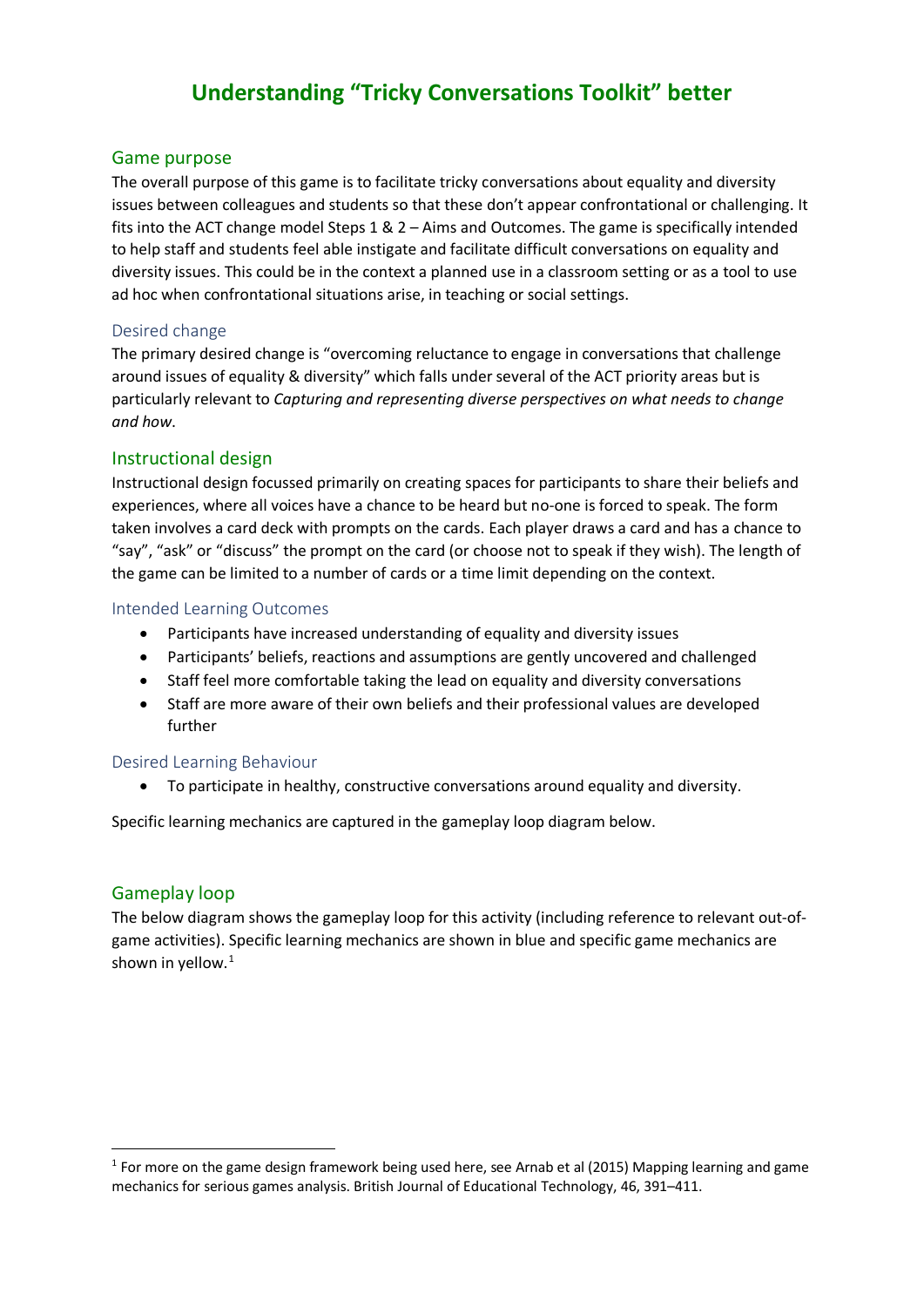

The core loop is around repeated individual and group responses to equality and diversity prompts. Players have the chance to direct the conversation in a way they feel most comfortable with – in this way the game repeatedly models constructive conversations to help displace previous assumptions or negative experiences. The random element ensures a range of responses are considered and allows the players to focus their cognitive effort on the prompt rather than the choice of responses. If the same group repeatedly plays the game they will able to see their understanding deepen as they react differently to the same prompts, maybe choosing "Discuss" more often as they become more comfortable.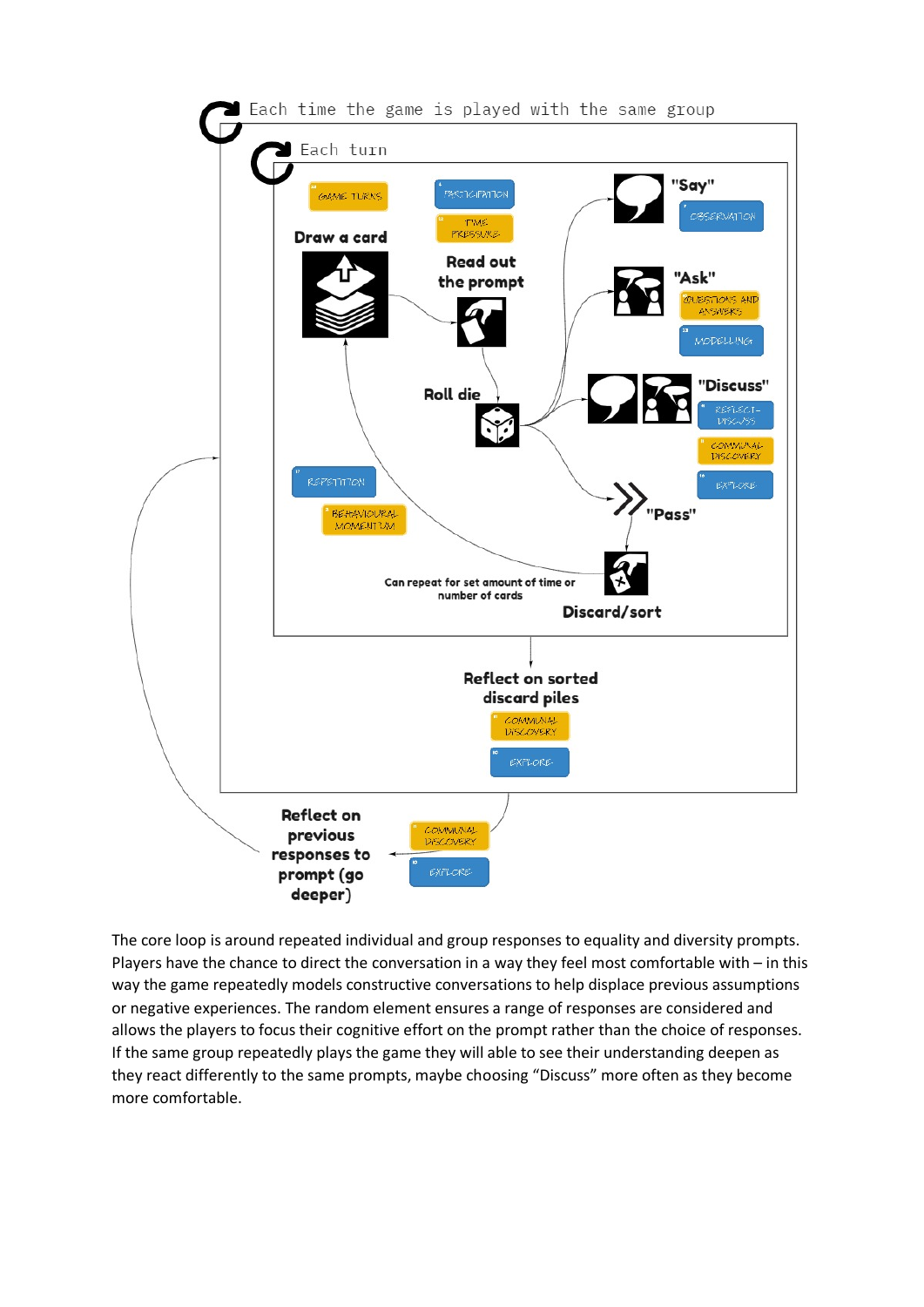# **Credits**

This game was co-designed and developed by Dianne Cantali, Joanne Craven, and Daisy Abbott as part of the Agents of Change Toolkit project funded by the Scottish Universities Insight Institute. Explore the whole toolkit at<https://teacher-act.net/>

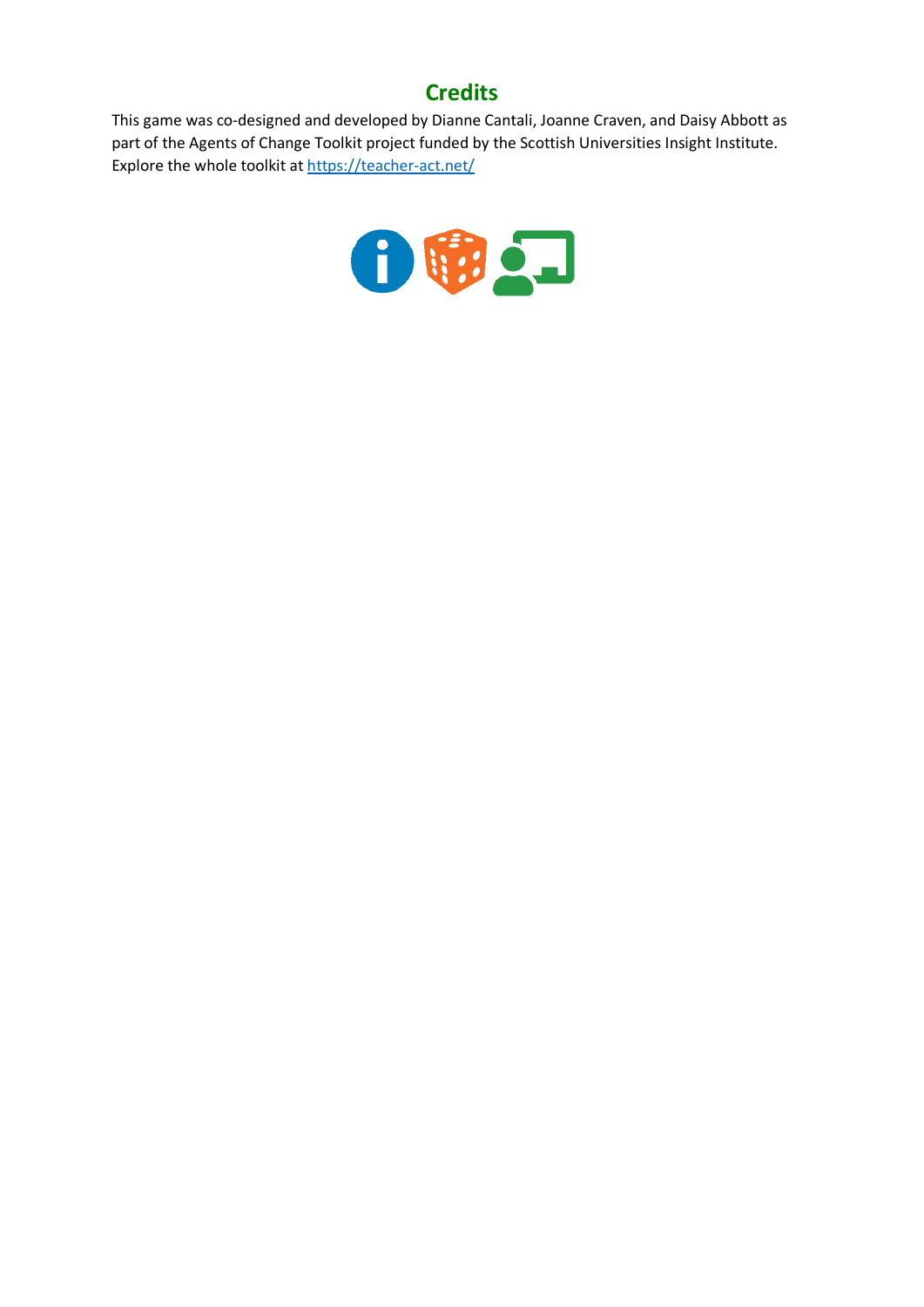| <b>PASS</b>                         | <b>PASS</b>                         | <b>PASS</b>                         |
|-------------------------------------|-------------------------------------|-------------------------------------|
| Use this card at any time to pass   | Use this card at any time to pass   | Use this card at any time to pass   |
| without saying anything. Once used, | without saying anything. Once used, | without saying anything. Once used, |
| draw another pass card.             | draw another pass card.             | draw another pass card.             |
| <b>PASS</b>                         | <b>PASS</b>                         | <b>PASS</b>                         |
| Use this card at any time to pass   | Use this card at any time to pass   | Use this card at any time to pass   |
| without saying anything. Once used, | without saying anything. Once used, | without saying anything. Once used, |
| draw another pass card.             | draw another pass card.             | draw another pass card.             |
| <b>PASS</b>                         | <b>PASS</b>                         | <b>PASS</b>                         |
| Use this card at any time to pass   | Use this card at any time to pass   | Use this card at any time to pass   |
| without saying anything. Once used, | without saying anything. Once used, | without saying anything. Once used, |
| draw another pass card.             | draw another pass card.             | draw another pass card.             |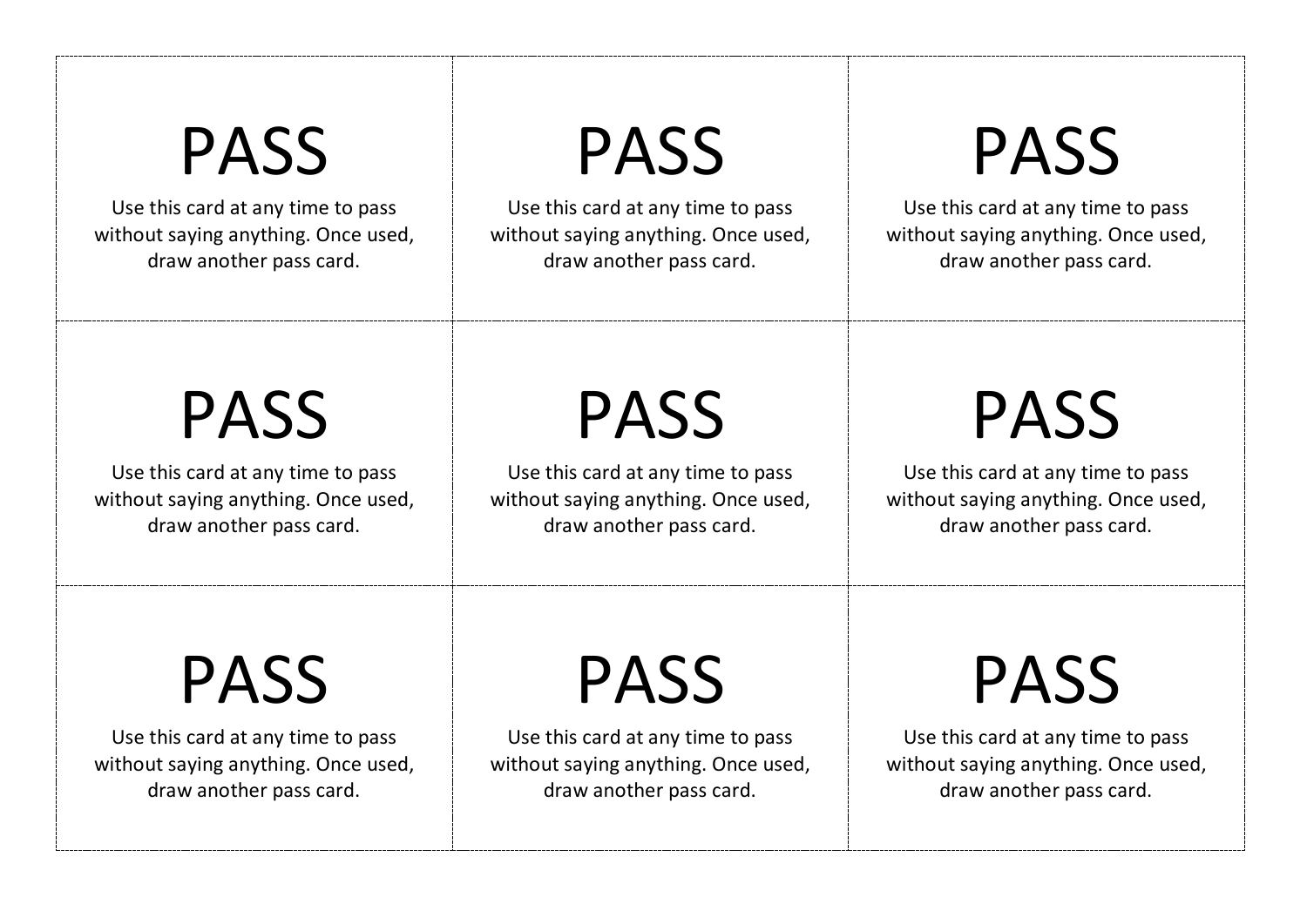| A time someone was<br>treated worse because<br>of how they look. | A time someone was<br>treated better because<br>of how they look. | What does<br>discrimination feel<br>like?                       |
|------------------------------------------------------------------|-------------------------------------------------------------------|-----------------------------------------------------------------|
| How can we make our<br>place of education<br>more inclusive?     | A time someone was<br>excluded.                                   | A time someone was<br>included.                                 |
| What makes you feel<br>included?                                 | What makes you feel<br>excluded?                                  | What to do if you see<br>someone acting in an<br>exclusive way. |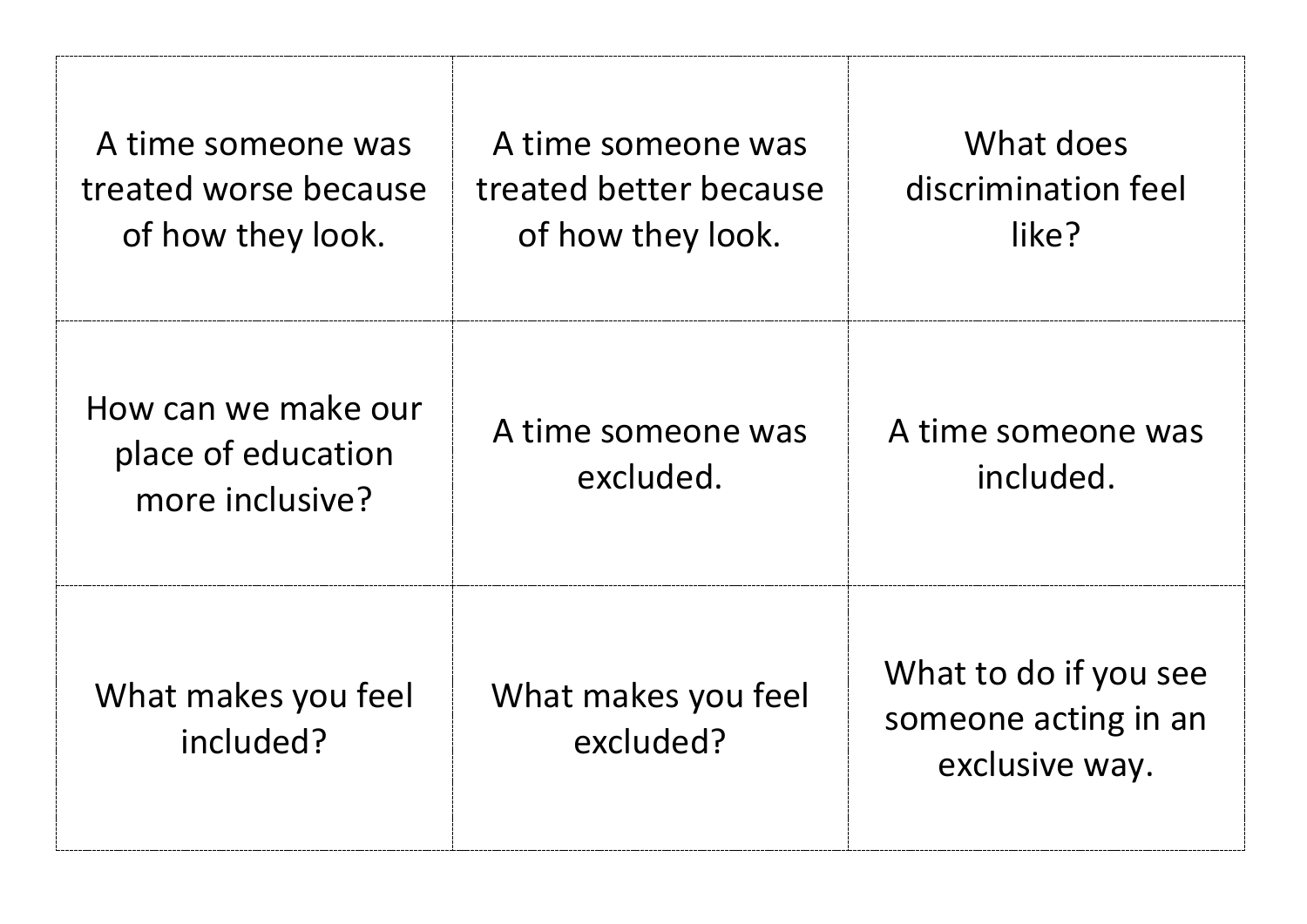| A time you were treated<br>unfairly because of how<br>you look.            | A time you were treated<br>more favourably<br>because of how you<br>look.             | A time that you avoided<br>someone because of<br>how they look.                             |
|----------------------------------------------------------------------------|---------------------------------------------------------------------------------------|---------------------------------------------------------------------------------------------|
| A time when you felt shy<br>to ask a question about<br>someone's religion. | How to ask someone<br>about their religion<br>when you feel shy?                      | A time when an<br>organisation paid 'lip<br>service' to a cultural /<br>religious festival. |
| A time when you felt shy<br>to ask a question about<br>someone's culture.  | How we could use a<br>person's funds of<br>knowledge about their<br>life experiences? | A time when we used a<br>person's life experience<br>positively to enhance<br>our practice? |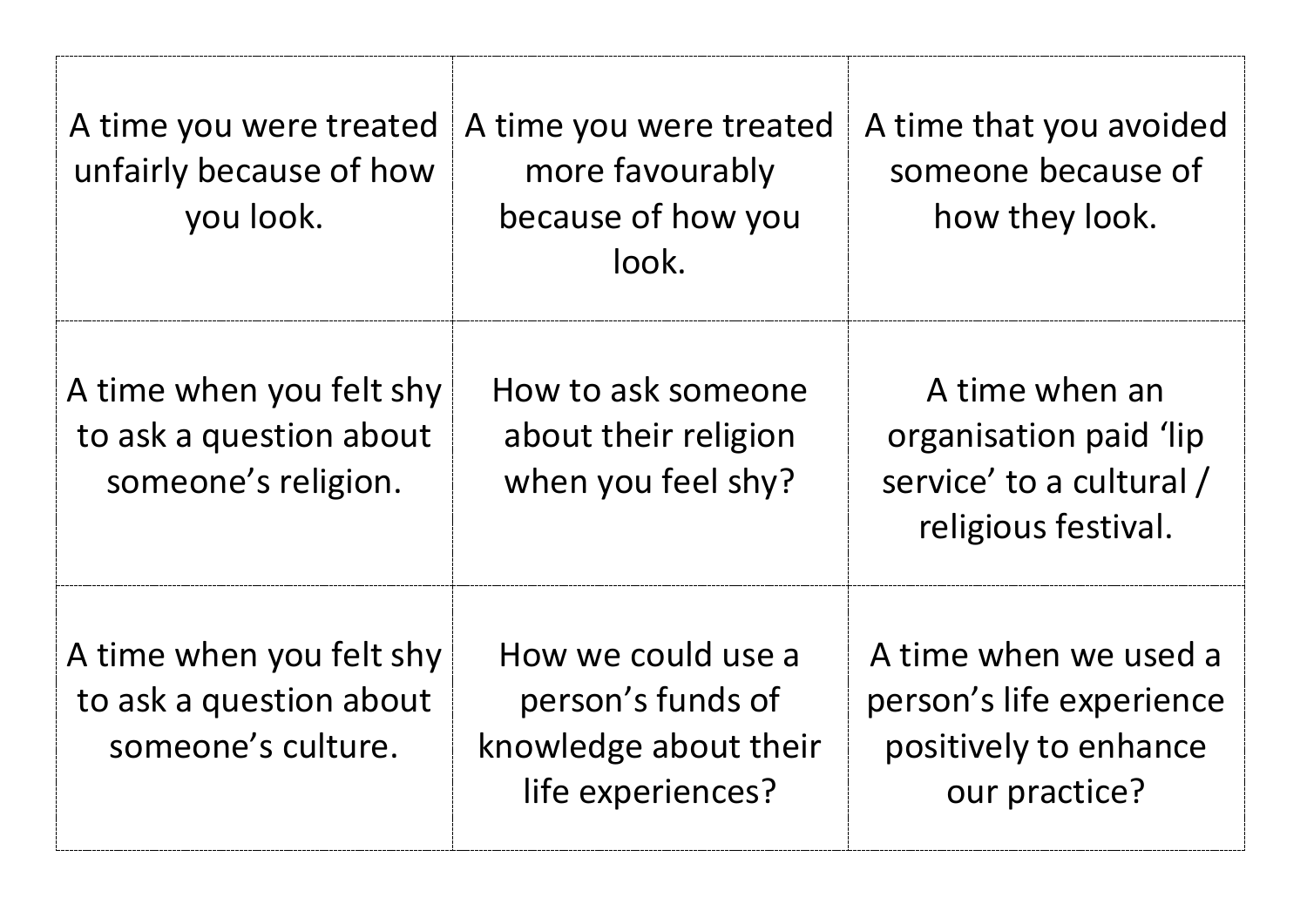| Everyone should be                                                           | A time where someone                                                           | A time where someone                                                 |
|------------------------------------------------------------------------------|--------------------------------------------------------------------------------|----------------------------------------------------------------------|
| treated exactly the                                                          | was treated differently                                                        | was treated differently                                              |
| same.                                                                        | in a negative way.                                                             | in a positive way.                                                   |
| A time when you                                                              | A time when you did not                                                        | What do we need to                                                   |
| intervened in a situation                                                    | intervene in a situation                                                       | intervene constructively                                             |
| relevant to                                                                  | relevant to                                                                    | in a situation related to                                            |
| equality/diversity.                                                          | equality/diversity.                                                            | equality/diversity?                                                  |
| A time when you<br>categorised someone to<br>include them in an<br>activity. | A time when you<br>categorised someone to<br>exclude them from an<br>activity. | A time when someone<br>stereotyped someone<br>based on their family. |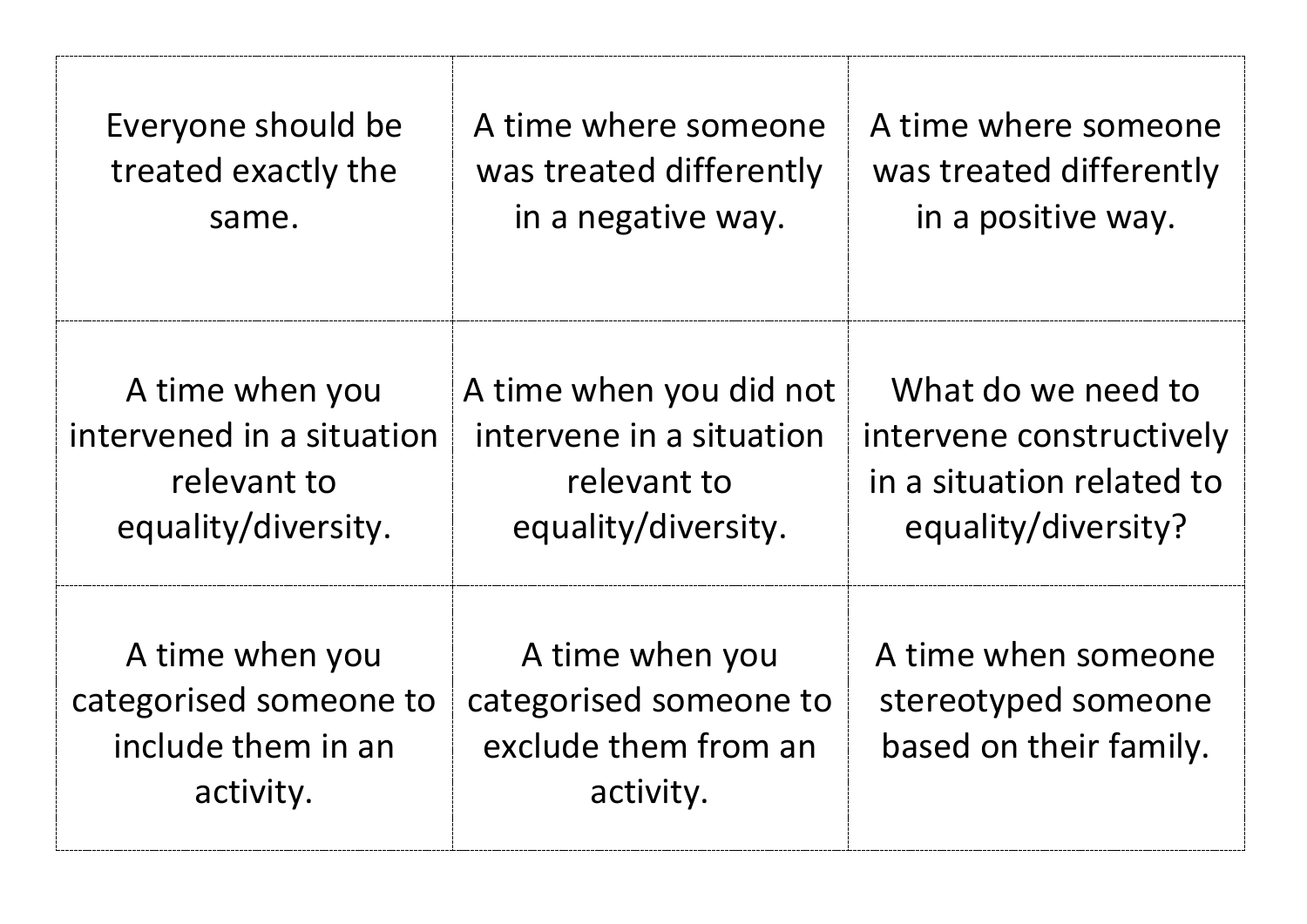| An example of subtle<br>stereotyping.                                             | An example of<br>stereotyping in the<br>resources you use.                                        | A time when you<br>reflected on your own<br>prejudices.                         |
|-----------------------------------------------------------------------------------|---------------------------------------------------------------------------------------------------|---------------------------------------------------------------------------------|
| An example of<br>intersectional prejudice.                                        | An example of how to<br>sensitively challenge<br>bias or discrimination.                          | A time when equality of<br>opportunity did not lead<br>to equity of experience. |
| An example of a time<br>you made a reasonable<br>adjustment to improve<br>equity. | A time someone needed<br>training to improve their<br>understanding of<br>equality and diversity. | A place to seek advice or<br>help about equality<br>and/or diversity issues.    |